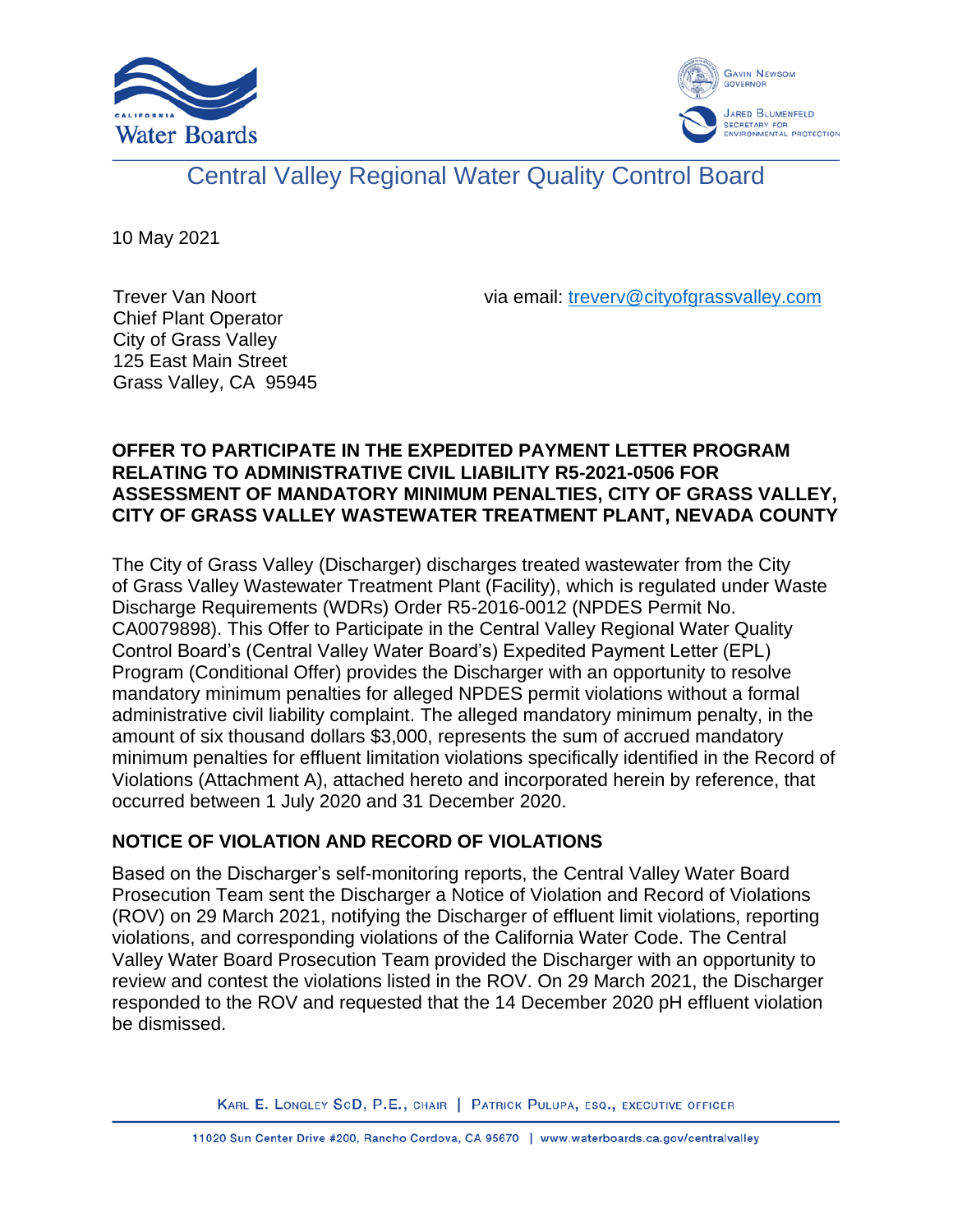The Discharger contends that analytical result for pH on 14 December 2020 is anomalous and not representative of actual discharge that day, because it occurred only during cleaning of the pH sensor probes and trend data indicates that pH was stable throughout the day except during the cleaning process. Upon review of the Discharger's response, Central Valley Water Board staff agreed with the Discharger and dismissed the 14 December 2020 pH violation, and the Central Valley Water Board

## **STATUTORY LIABILITY**

Water Code sections 13385(h) and (i) require the assessment of a mandatory minimum penalty of \$3,000 for each specified serious and chronic effluent limit violation. Pursuant to Water Code section 13385.1(a), the failure to file a discharge monitoring report required pursuant to section 13383 for each complete period of thirty (30) days following the deadline for submitting the report constitutes a serious violation subject to a mandatory minimum penalty under Water Code section 13385(h). The Discharger may also be subject to discretionary administrative civil liabilities pursuant to Water Code section 13385(c) of up to \$10,000 for each day in which the violation occurs, and \$10 for each gallon discharged but not cleaned up in excess of 1,000 gallons. These mandatory minimum penalties and discretionary administrative civil liabilities may be assessed by the Central Valley Water Board beginning with the date that the violations first occurred. The formal enforcement action that the Central Valley Water Board uses to assess such liability is an administrative civil liability complaint, although the Central Valley Water Board may instead refer such matters to the Attorney General's Office for prosecution. If referred to the Attorney General for prosecution, the Superior Court may assess up to \$25,000 for each day in which the violation occurs, and \$25 for each gallon discharged but not cleaned up in excess of 1,000 gallons.

#### **SETTLEMENT OFFER**

The Discharger can avoid the issuance of a formal enforcement action and settle the alleged violations identified in Attachment A by participating in the EPL Program.

To promote resolution of these violations, the Central Valley Water Board Prosecution Team makes this Conditional Offer. The Central Valley Water Board's Prosecution Team proposes to resolve these violations without the issuance of a formal enforcement action through this Conditional Offer assessing six thousand dollars (\$3,000) in mandatory minimum penalties. If the Discharger accepts this proposal, subject to the conditions below, the Central Valley Water Board Prosecution Team will accept that payment in settlement of any enforcement action that would otherwise arise out of the violations identified in Attachment A. Accordingly, the Central Valley Water Board Prosecution Team will forego issuance of a formal administrative civil liability complaint, will not refer the violations to the Attorney General, and will waive its right to seek additional discretionary civil liabilities for the violations identified in Attachment A. The Conditional Offer does not address or resolve liability for any violation that is not specifically identified in Attachment A, regardless of the date that the violation occurred.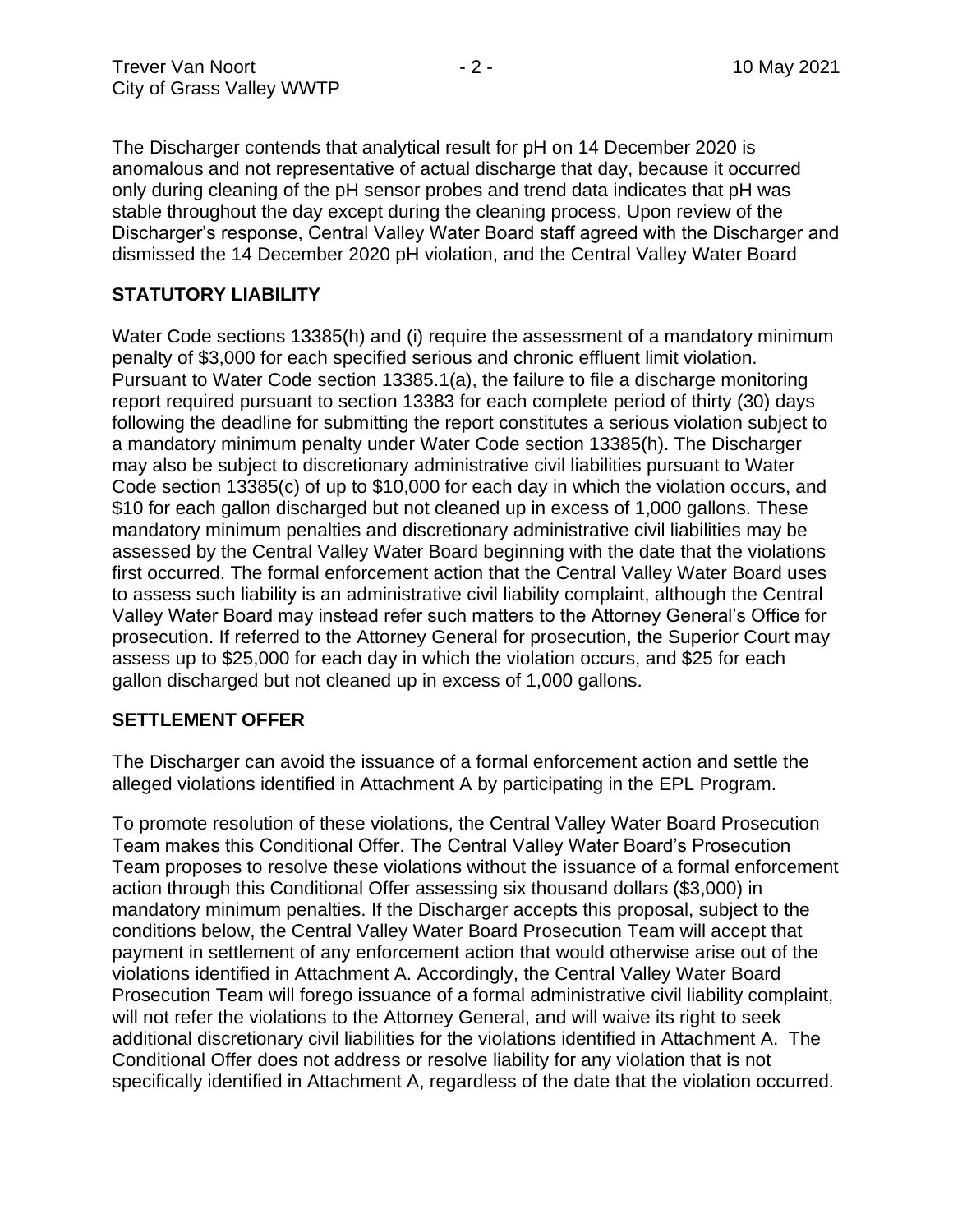If the Discharger accepts this Conditional Offer, please complete and return the enclosed "Acceptance of Conditional Resolution and Waiver of Right to Hearing" (proposed) Order" (Acceptance and Waiver) on or before 10 June 2021. The Acceptance and Waiver constitutes a settlement of the violations specifically identified in Attachment A.

#### **CONDITIONS FOR CENTRAL VALLEY WATER BOARD ACCEPTANCE OF RESOLUTION**

Federal regulations require the Central Valley Water Board to publish and allow the public thirty (30) days to comment on any settlement of an enforcement action addressing NPDES permit violations (40 C.F.R. section 123.27(d)(2)(iii)). Notice of this settlement will be published on the Central Valley Water Board's website at:

#### [Settlement Notice](https://www.waterboards.ca.gov/centralvalley/board_decisions/tentative_orders/)

(https://www.waterboards.ca.gov/centralvalley/board\_decisions/tentative\_orders/)

If no comments are received within the 30-day comment period, and unless there are new material facts that become available to the Central Valley Water Board, the Executive Officer or his designee will execute the Acceptance and Waiver as a stipulated order assessing the uncontested mandatory minimum penalty amount pursuant to Water Code sections 13385.

However, if significant comments are received in opposition to the settlement, this Conditional Offer may be withdrawn. In that case, the Discharger's waiver pursuant to the Acceptance and Waiver will be void and the violation(s) will be addressed in an administrative civil liability hearing. At the hearing, the Discharger will be free to make arguments to any of the alleged violations, and the Discharger's prior agreement to accept this Conditional Offer will be treated as a settlement communication and will not in any way be binding or used as evidence against the Discharger. The Discharger will be provided with further information on the administrative civil liability hearing process.

If the Discharger chooses to sign the Acceptance and Waiver, full payment of the assessed amount may be submitted with the waiver. However, full payment of the assessed amount shall be due no later than thirty (30) calendar days after the date the Acceptance and Waiver is executed by the Executive Officer. In accordance with California Water Code section 13385(n)(1) and California Water Code section 13385.1(c)(1), funds collected for violations of effluent limitations and reporting requirements pursuant to section 13385 and 13385.1 shall be deposited in the State Water Pollution Cleanup and Abatement Account. Accordingly, the \$3,000 liability shall be paid by cashiers or certified check made out to the "State Water Pollution Cleanup and Abatement Account". Failure to pay the full penalty within the required time period may subject the Discharger to further liability.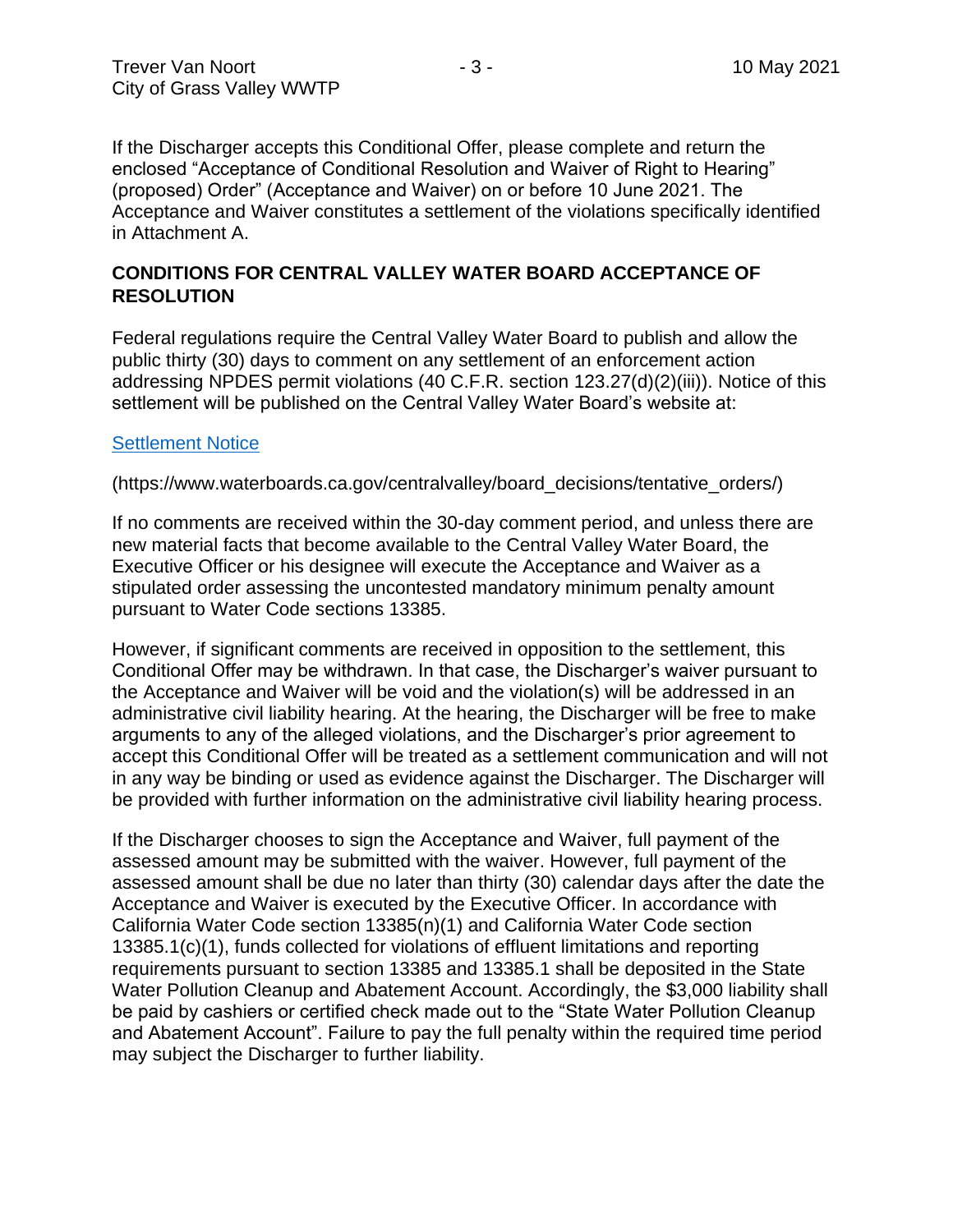The Discharger shall indicate on the check the number of this EPL and send it to the State Water Resources Control Board, Accounting Office, Attn: EPL R5-2021-0506 Payment, PO Box 1888, Sacramento, California, 95812-1888. The waiver and a copy of the check must also be mailed to the Central Valley Water Board at 11020 Sun Center Drive #200, Rancho Cordova, CA, 95670 attention to Xuan Luo.

If you have any questions or comments regarding this Settlement Offer, please contact Xuan Luo at (916) 464-4606 or [Xuan.Luo@waterboards.ca.gov.](mailto:Xuan.Luo@waterboards.ca.gov)

*Original Signed by: John J. Baum on 10 May 2021* John J. Baum Assistant Executive Officer

- Enclosures (2): Attachment A Record of Violations Acceptance of Conditional Resolution and Waiver of Right to Hearing
- Cc w/o encl: Eric Magnan, USEPA, Region 9, San Francisco David Boyers, Office of Enforcement, SWRCB, Sacramento Patrick Pulupa, Central Valley Water Board Advisory Team, Rancho Cordova Jessica Jahr, Office of Chief Counsel, SWRCB, Sacramento Adam Laputz, Central Valley Water Board Advisory Team, Rancho Cordova Nevada County Department of Environmental Health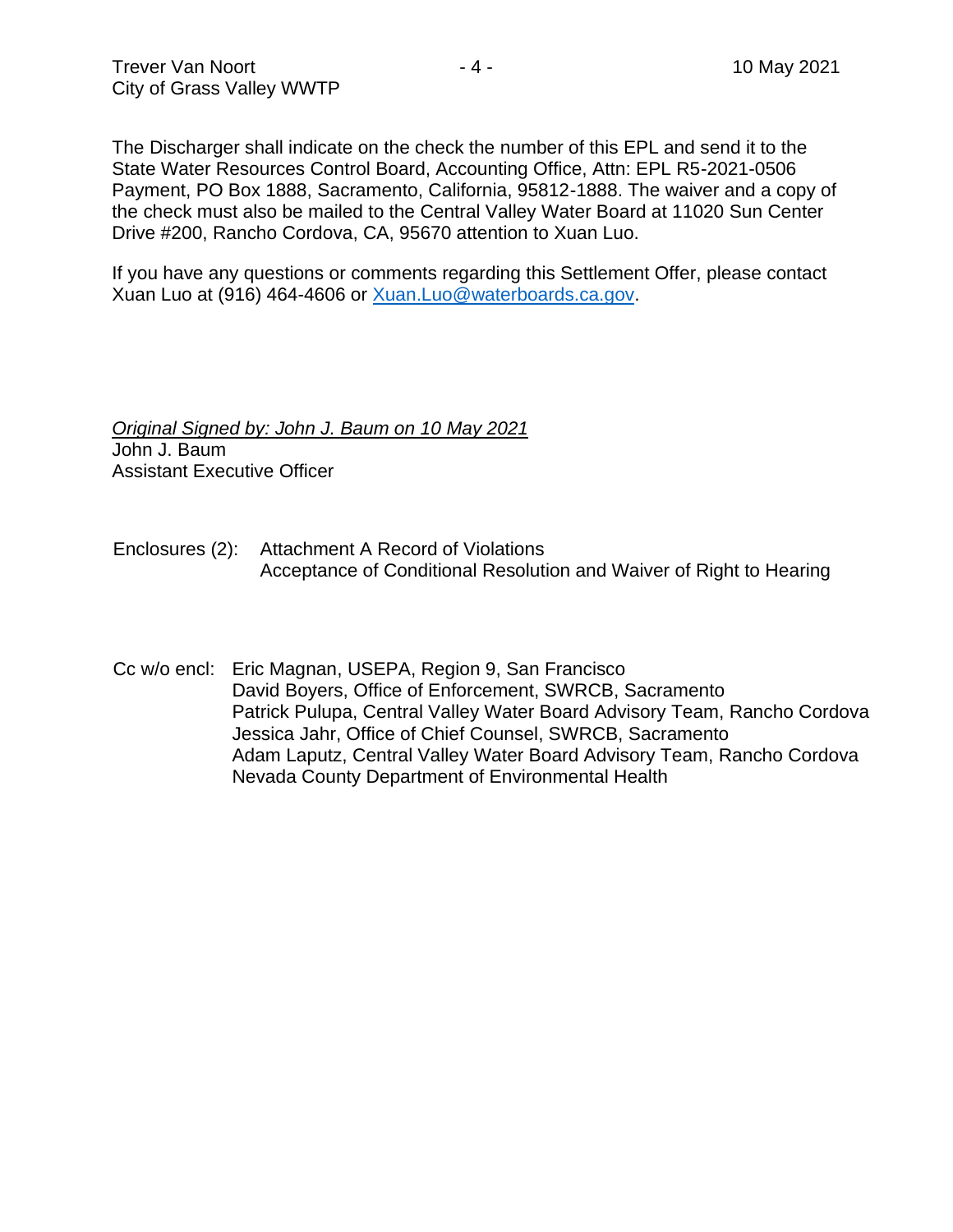#### ATTACHMENT A TO SETTLEMENT OFFER NUMBER. R5-2021-0506 Record of Violations Subject to Mandatory Minimum Penalties

## **CITY OF GRASS VALLEY CITY OF GRASS VALLEY WASTEWATER TREATMENT PLANT RECORD OF VIOLATIONS (1 July 2020 – 31 December 2020) MANDATORY PENALTIES (Data reported under Monitoring and Reporting Program R5-2016-0012)**

The following table lists the alleged violations subject to mandatory minimum penalties (MMPs), pursuant to Water Code section 13385(h) and (i).

**Table A. Violations Subject to Mandatory Penalties** 

| #              | Date      | Parameter         | <b>Units</b> | Limit | Measured | Period                                              | Violation<br><b>Type</b> | <b>MMP</b><br><b>Type</b> | <b>CIWQS</b> |
|----------------|-----------|-------------------|--------------|-------|----------|-----------------------------------------------------|--------------------------|---------------------------|--------------|
|                | 7/28/2020 | Total<br>coliform | MPN/100 mL   | 2.2   | 4.5      | 7-Day<br>Median                                     | <b>OEV</b>               | <b>NCHRON</b>             | 1078967      |
| 2              | 7/30/2020 | Total<br>coliform | MPN/100 mL   | 2.2   | 7.8      | 7-Day<br>Median                                     | <b>OEV</b>               | <b>NCHRON</b>             | 1078968      |
| 3              | 8/3/2020  | Total<br>coliform | MPN/100 mL   | 2.2   | 7.8      | 7-Day<br>Median                                     | <b>OEV</b>               | <b>NCHRON</b>             | 1079954      |
| $\overline{4}$ | 8/26/2020 | Total<br>coliform | MPN/100 mL   | 23    | 33       | Not to<br>Exceed<br>More Than<br>Once in 30<br>Days | <b>OEV</b>               | <b>CHRON</b>              | 1081768      |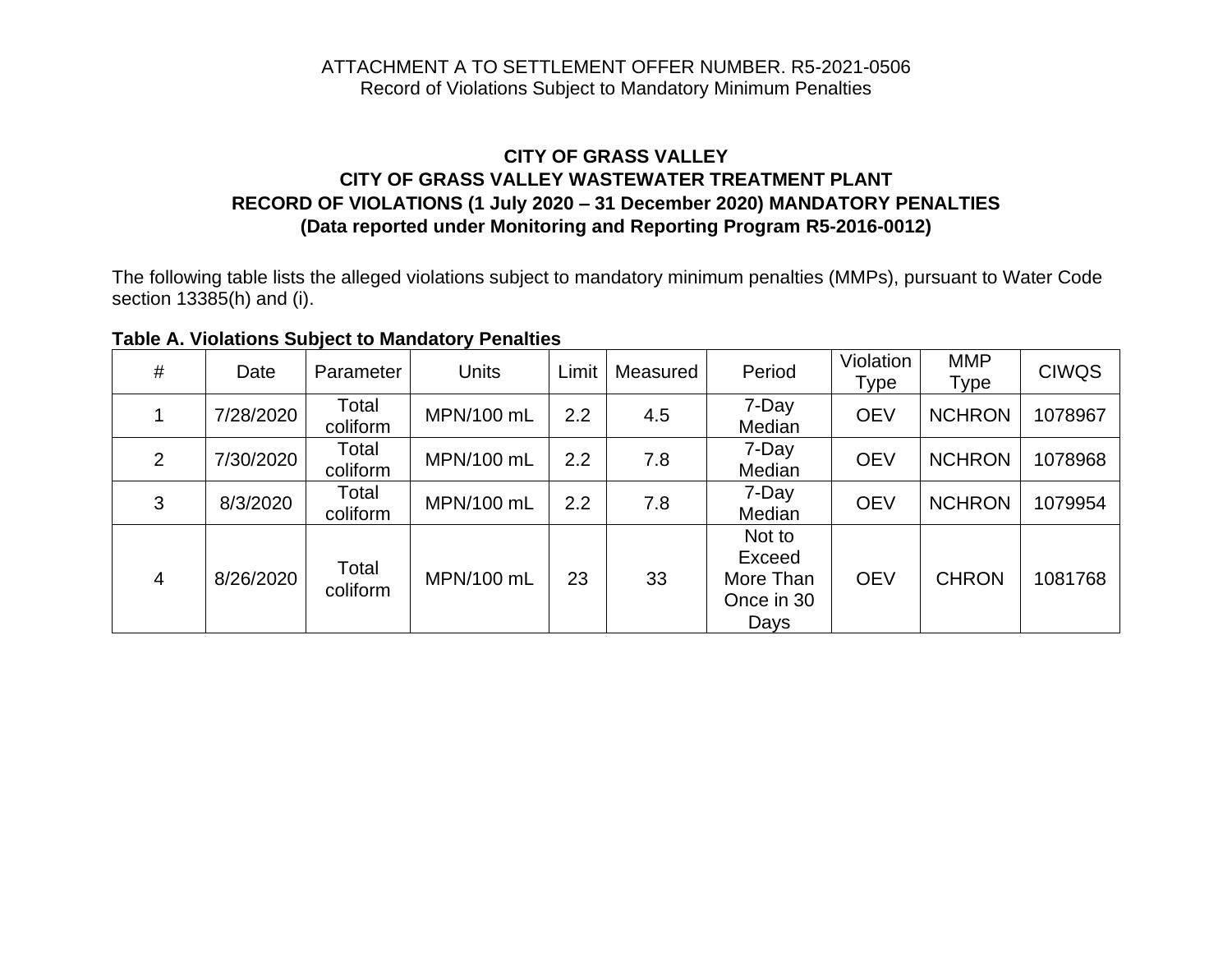## **EXPEDITED PAYMENT AMOUNT VIOLATIONS SUMMARY**

| <b>VIOLATIONS AS OF:</b>                    | 31 December 2021 |
|---------------------------------------------|------------------|
| <b>Group I Serious Violations:</b>          |                  |
| <b>Group II Serious Violations:</b>         |                  |
| Non-Serious Violations Not Subject to MMPs: |                  |
| Non-serious Violations Subject to MMPs:     |                  |
| <b>Total Violations Subject to MMPs:</b>    |                  |

## **Mandatory Minimum Penalty Amount for Effluent Limit Violation(s)**

0 Serious Violation(s)  $x$  \$3,000 Violation = \$0 1 Non-Serious Violation subject to MMP x \$3,000 per Violation = \$3,000

Total Expedited Payment Amount =  $$3,000$ 

| <b>Abbreviation</b> | <b>Description</b>                                                                                                                                                                                                                                                  |
|---------------------|---------------------------------------------------------------------------------------------------------------------------------------------------------------------------------------------------------------------------------------------------------------------|
| CAT <sub>1</sub>    | Violation of effluent limitation for Group I pollutant.                                                                                                                                                                                                             |
| CAT <sub>2</sub>    | Violation of effluent limitation for Group II pollutant                                                                                                                                                                                                             |
| <b>CHRON</b>        | Chronic violation as defined by Water Code section 13385 (i). Any<br>non-serious violation that falls within a 180-day period with three<br>preceding violations. Thus, the fourth non-serious violation that<br>occurs within a 180-day period is subject to MMPs. |
| <b>CIWQS</b>        | California Integrated Water Quality System database.<br>https://www.waterboards.ca.gov/water_issues/programs/ciwqs/                                                                                                                                                 |
| <b>CTOX</b>         | Violation of chronic toxicity effluent limitation.                                                                                                                                                                                                                  |
| <b>DREP</b>         | Deficient reporting violation. This will only result in MMPs if the<br>report is so deficient as to make determination of compliance<br>impossible for the reporting period.                                                                                        |
| <b>LREP</b>         | Late Reporting violation. Every 30-Days a report is late counts as<br>one serious late reporting violation subject to MMPs.                                                                                                                                         |
| Measured            | Reported value for the monitoring period by the Discharger.                                                                                                                                                                                                         |
| MMP Type            | Classification of the type of MMP violation.                                                                                                                                                                                                                        |
| Occurrence<br>Date  | Date that a violation occurred. For averaging period limitation<br>violations, such as weekly and monthly averages, the last day of the<br>reporting period is used such as last day of the week (Saturday) and<br>last day of the month, respectively.             |
| <b>OEV</b>          | Violation of any constituent-specific effluent limitation not included in<br>Group I or Group II.                                                                                                                                                                   |

#### **Table B. Definition**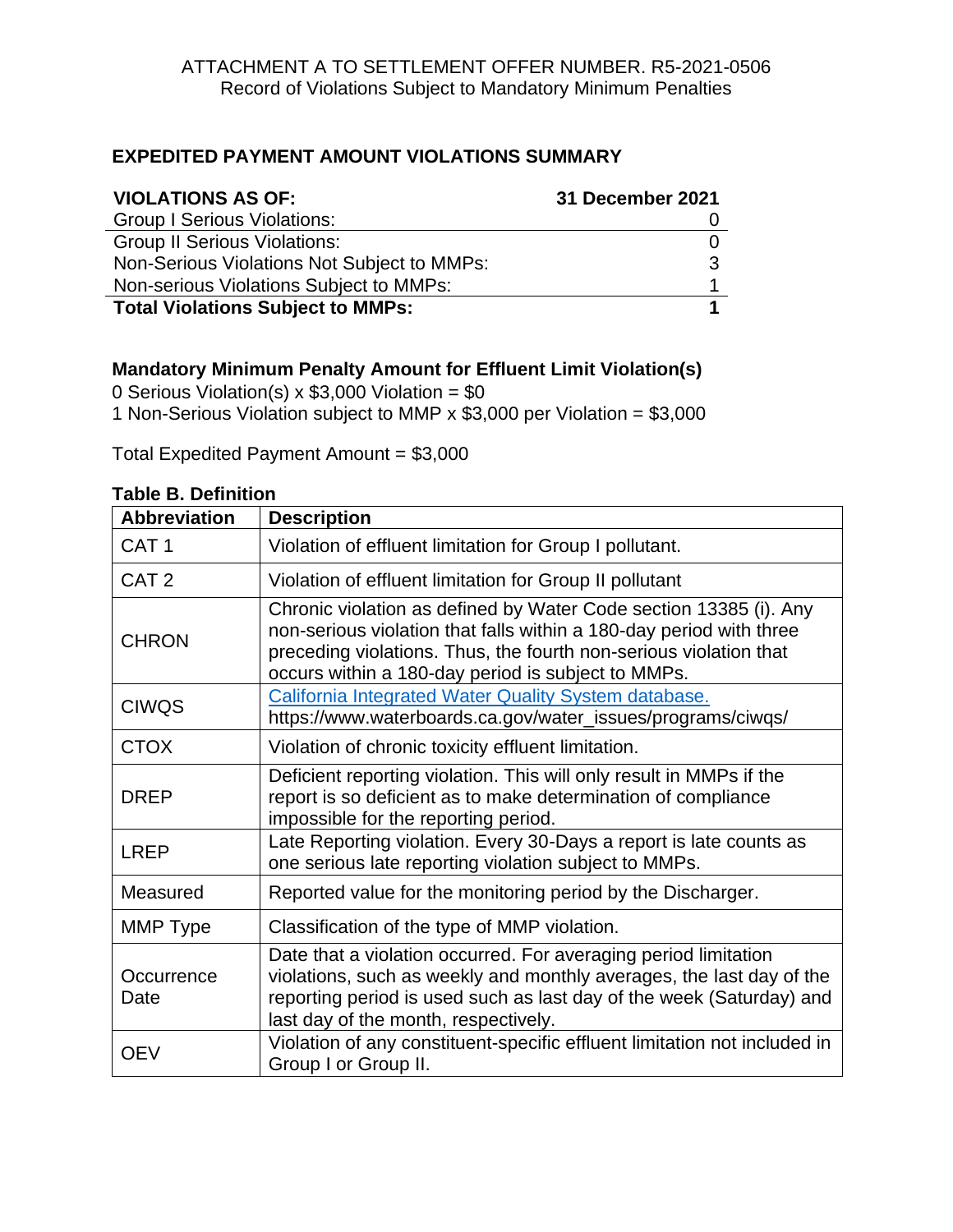# ATTACHMENT A TO SETTLEMENT OFFER NUMBER. R5-2021-0506 Record of Violations Subject to Mandatory Minimum Penalties

| <b>Abbreviation</b> | <b>Description</b>                                                                                                                                                                                         |
|---------------------|------------------------------------------------------------------------------------------------------------------------------------------------------------------------------------------------------------|
| <b>NCHRON</b>       | Non-serious violation falls within the first three violations in a 180-<br>day period, thus, not subject to MMP.                                                                                           |
| <b>SIG</b>          | <b>Serious Violation:</b><br>For Group I pollutants that exceed the effluent limitation by 40<br>percent or more.<br>For Group II pollutants that exceed the effluent limitation by 20<br>percent or more. |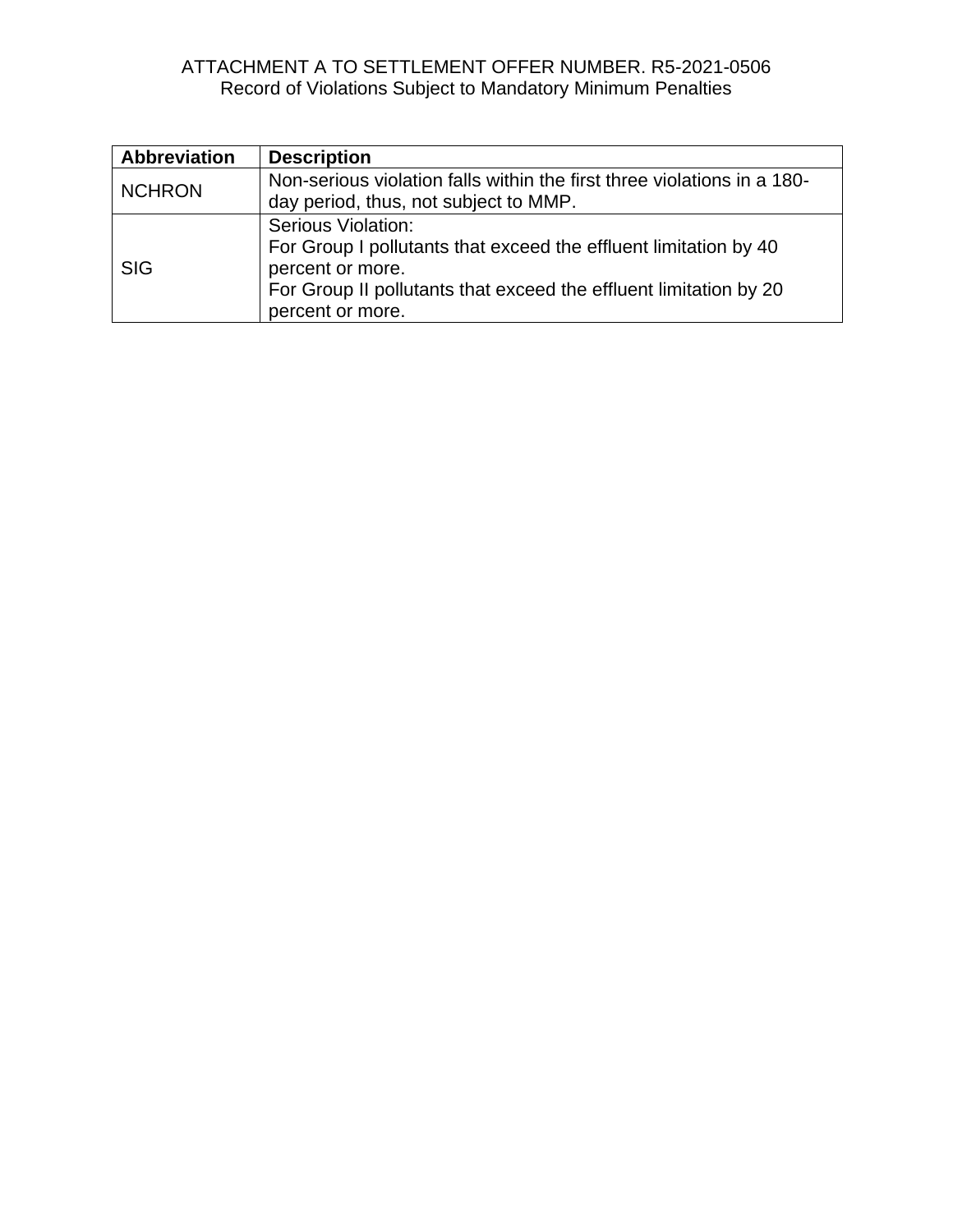## **ACCEPTANCE OF CONDITIONAL RESOLUTION AND WAIVER OF RIGHT TO HEARING; (proposed) ORDER**

City of Grass Valley EPL No. R5-2021-0506

By signing below and returning this Acceptance of Conditional Resolution and Waiver of Right to Hearing (Acceptance and Waiver) to the Central Valley Regional Water Quality Control Board (Central Valley Water Board), the City of Grass Valley (Discharger) hereby accepts the "Offer to Participate in Expedited Payment Letter Program" (Conditional Offer), incorporated herein by reference, and waives the right to a hearing before the Central Valley Water Board to dispute the allegations of violations described in the Record of Violations (ROV), which is included as Attachment A to the Conditional Offer.

The Discharger agrees that the Conditional Offer shall serve as a complaint pursuant to Article 2.5 of the California Water Code and that no separate complaint is required for the Central Valley Water Board to assert jurisdiction over the alleged violations through its Chief Prosecutor. The Discharger agrees to pay the penalties required by California Water Code section 13385(h) and/or (i), in the sum of \$3,000 (Expedited Payment Amount), which shall be deemed payment in full of any civil liability pursuant to Water Code section 13385 that otherwise might be assessed for the violations described in the ROV. The Discharger understands that this Acceptance and Waiver waives its right to contest the allegations in the ROV and the amount of civil liability assessed for the violations.

The Discharger understands that this Acceptance and Waiver does not address or resolve liability for any violation that is not specifically identified in the ROV.

Upon execution by the Discharger, the completed Acceptance and Waiver shall be returned via email or U.S. mail to:

Xuan Luo, Senior Water Resources Control Engineer NPDES Compliance and Enforcement 11020 Sun Center Drive, Suite 200 Rancho Cordova, CA 95670 Phone: (916) 464-4606 [xuan.luo@waterboards.ca.gov](mailto:xuan.luo@waterboards.ca.gov)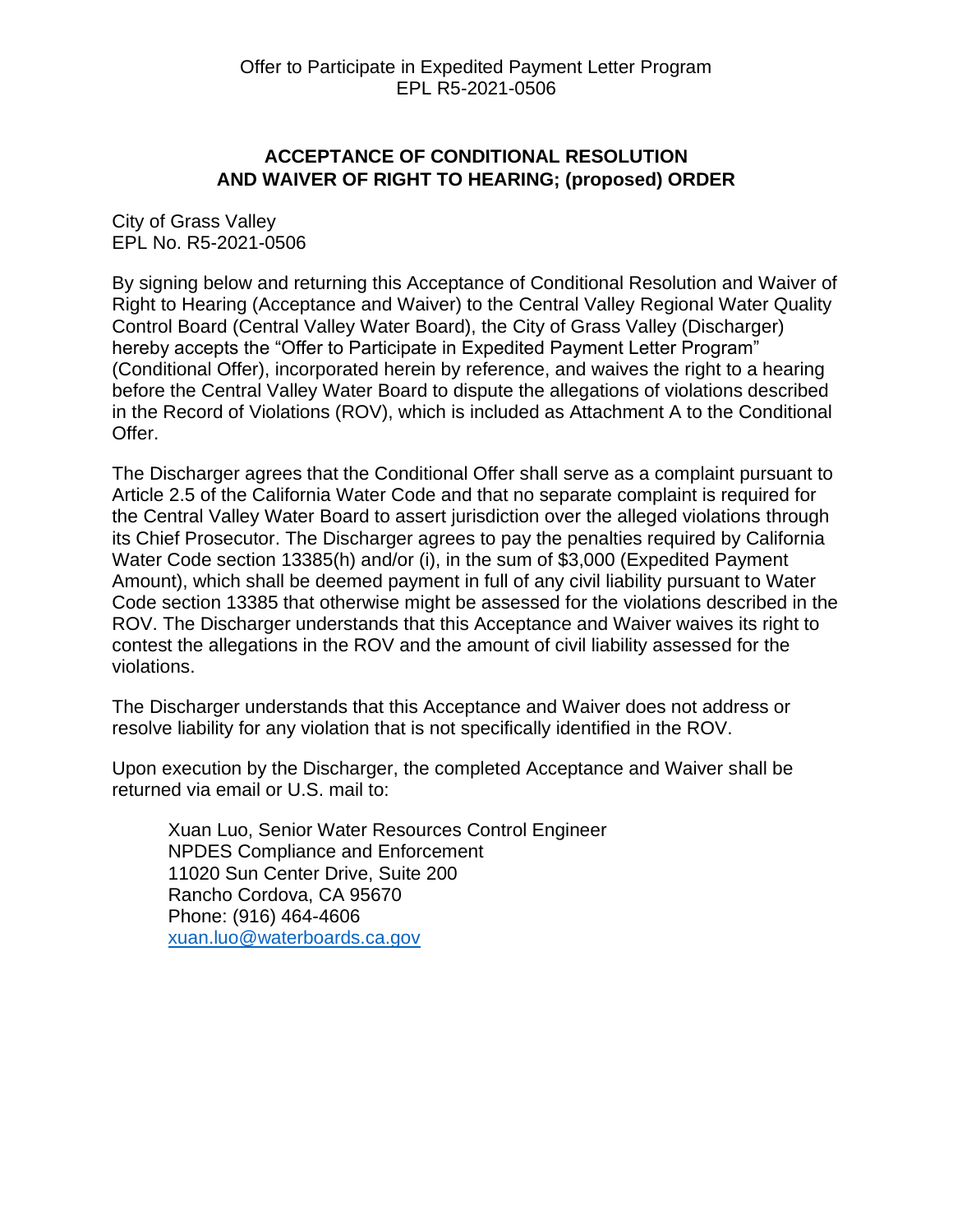The Discharger understands that federal regulations set forth at title 40, Code of Federal Regulations, section 123.27(d)(2)(iii) require the Central Valley Water Board to publish notice of and provide at least thirty (30) days for public comment on any proposed resolution of an enforcement action addressing NPDES permit violations. Accordingly, this Acceptance and Waiver, prior to execution by the Central Valley Water Board Executive Officer, will be published as required by law for public comment.

If no comments are received within the notice period that causes the Central Valley Water Board Executive Officer to question the Expedited Payment Amount, the Central Valley Water Board Executive Officer or his designee will execute this Acceptance and Waiver.

The Discharger understands that if significant comments are received in opposition to the Expedited Payment Amount, the offer on behalf of the Central Valley Water Board to resolve the violations set forth in the ROV may be withdrawn. In that circumstance, the Discharger will be advised of the withdrawal and an administrative civil liability complaint may be issued and the matter may be set for a hearing before the Central Valley Water Board. For such a liability hearing, the Discharger understands that this Acceptance and Waiver executed by the Discharger will be treated as a settlement communication and will not be used as evidence in that hearing.

The Discharger further understands that once the Acceptance and Waiver is executed by the Central Valley Water Board Executive Officer or his designee, the full payment required by the deadline set forth below is a condition of this Acceptance and Waiver. In accordance with California Water Code section 13385(n)(1) and California Water Code section 13385.1(c)(1), funds collected for violations of effluent limitations and reporting requirements pursuant to sections 13385 and 13385.1 shall be deposited in the State Water Pollution Cleanup and Abatement Account. Accordingly, the \$3,000 liability shall be paid by a cashiers or certified check made out to the "State Water Pollution Cleanup and Abatement Account". The Discharger may choose to submit the full payment with the Waiver. However, the payment must be submitted to the State Water Resources Control Board no later than thirty (30) calendar days after the date the Acceptance and Waiver is executed by the Central Valley Water Board Executive Officer or his designee.

Please mail the check to:

State Water Resources Control Board, Accounting Office Attn: EPL R5-2021-0506 Payment PO Box 1888 Sacramento, California, 95812-1888

The Discharger shall also provide a copy of the wavier form and check via email to the Central Valley Water Board [\(Xuan.Luo@waterboards.ca.gov\)](mailto:Xuan.Luo@waterboards.ca.gov).